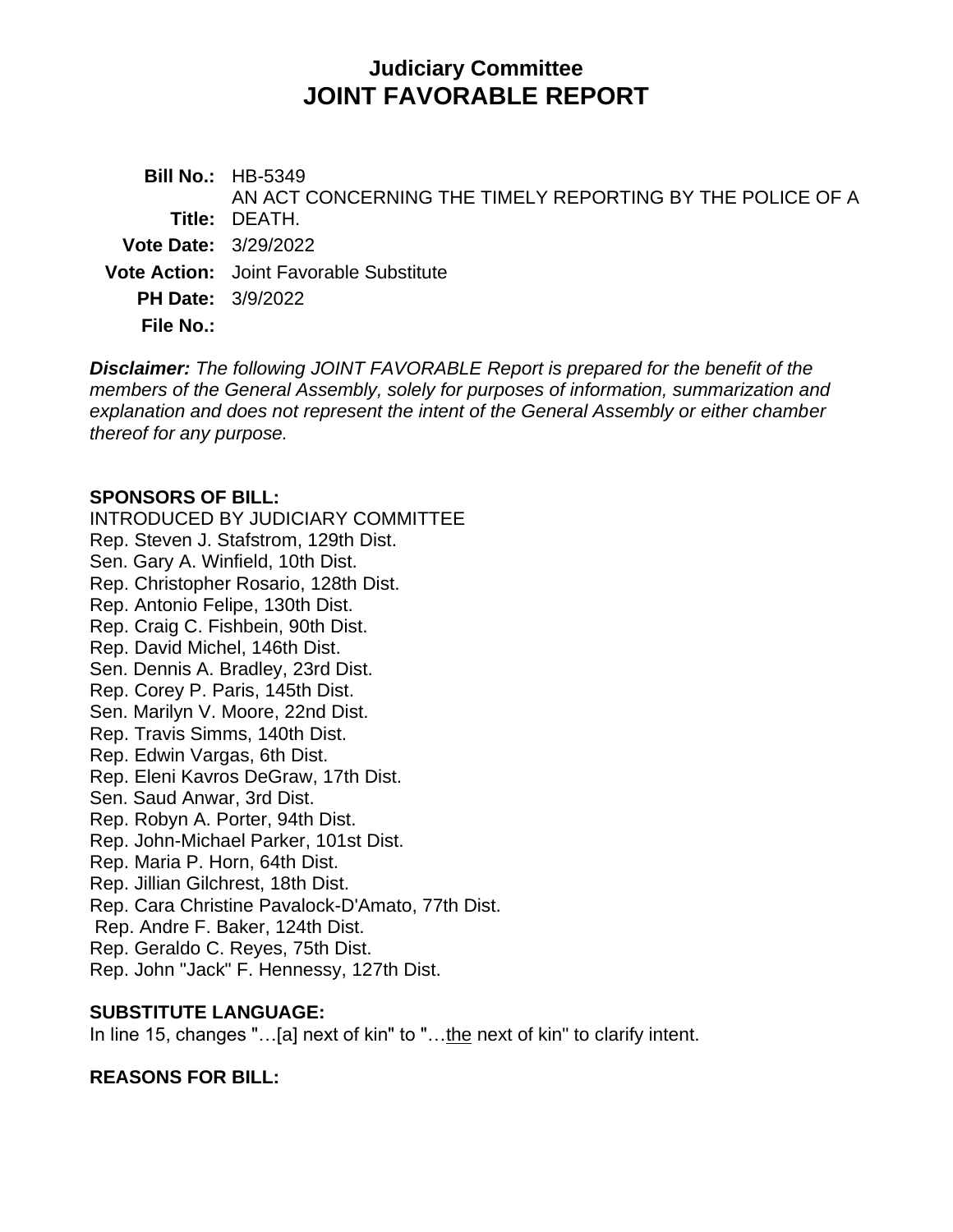HB5349 aims to establish guidelines for timely reporting of deaths to next of kin when peace officers encounter a death. Additionally, HB 5349 establishes penalties for failing to report a death without a suitable reason. HB 5349 is in large part, a response to the recent failure of the Bridgeport police department to report the deaths of two black women to their next of kin.

#### **RESPONSE FROM ADMINISTRATION/AGENCY:**

None Given

### **NATURE AND SOURCES OF SUPPORT:**

#### **Council 4 AFSCME- Brian Anderson, Legislative Director**

Mr. Anderson sympathizes with the bulk of HB5349 in general, however he expresses concern over provisions which may hold discovering officers responsible for the report of a death to a decedent's next of kin. He suggests that the Chief or administrative staff would be better suited to this task, as rank and file officers who encounter a death generally have their hands full with existing responsibilities and procedure.

#### **Leanne Harpin**

Ms. Harpin testified in support of HB 5349, citing the cases of Lauren Smith-Fields and Brenda Lee Rawls, two deceased black women in Connecticut who recently came to national attention when it was discovered that the Bridgeport Police Department at no point reported their deaths to their relatives. Ms. Harpin also notes the insensitive and apathetic disposition of police officers when the families brought their complaints to the attention of law enforcement. Ms. Harpin calls for a more robust system of accountability to prevent malfeasance and to better ensure equal protection under the law.

#### **ACLU of Connecticut – Jess Zaccagnino**

Ms. Zaccagnino testified in support of HB 5349 on behalf of the ACLU of Connecticut. She echoes the sentiments of other supporters citing the cases of Lauren Smith-Fields and Brenda Lee Rawls. Ms. Zaccagnino explains that these cases are symptomatic of larger systemic issues in police-community relations which she argues have a disparate impact on Black and Latino communities.

## **NATURE AND SOURCES OF OPPOSITION:**

NONE GIVEN

#### **Other:**

#### **David Godbout**

Mr. Godbout maintains that retaliatory violence against law enforcement is the only proper recourse in the event police fail to notify next of kin of the death of a family member. Mr. Godbout asserts that this has worked in the past. Further, Mr. Godbout complains that legislative proceedings conducted via zoom constitute an unreasonable search of his domicile, and therefore violate the  $4<sup>th</sup>$  amendment. Mr. Godbout expressed concern about the possibility of being prosecuted for what may be visible or audible inside his home while testifying via zoom.